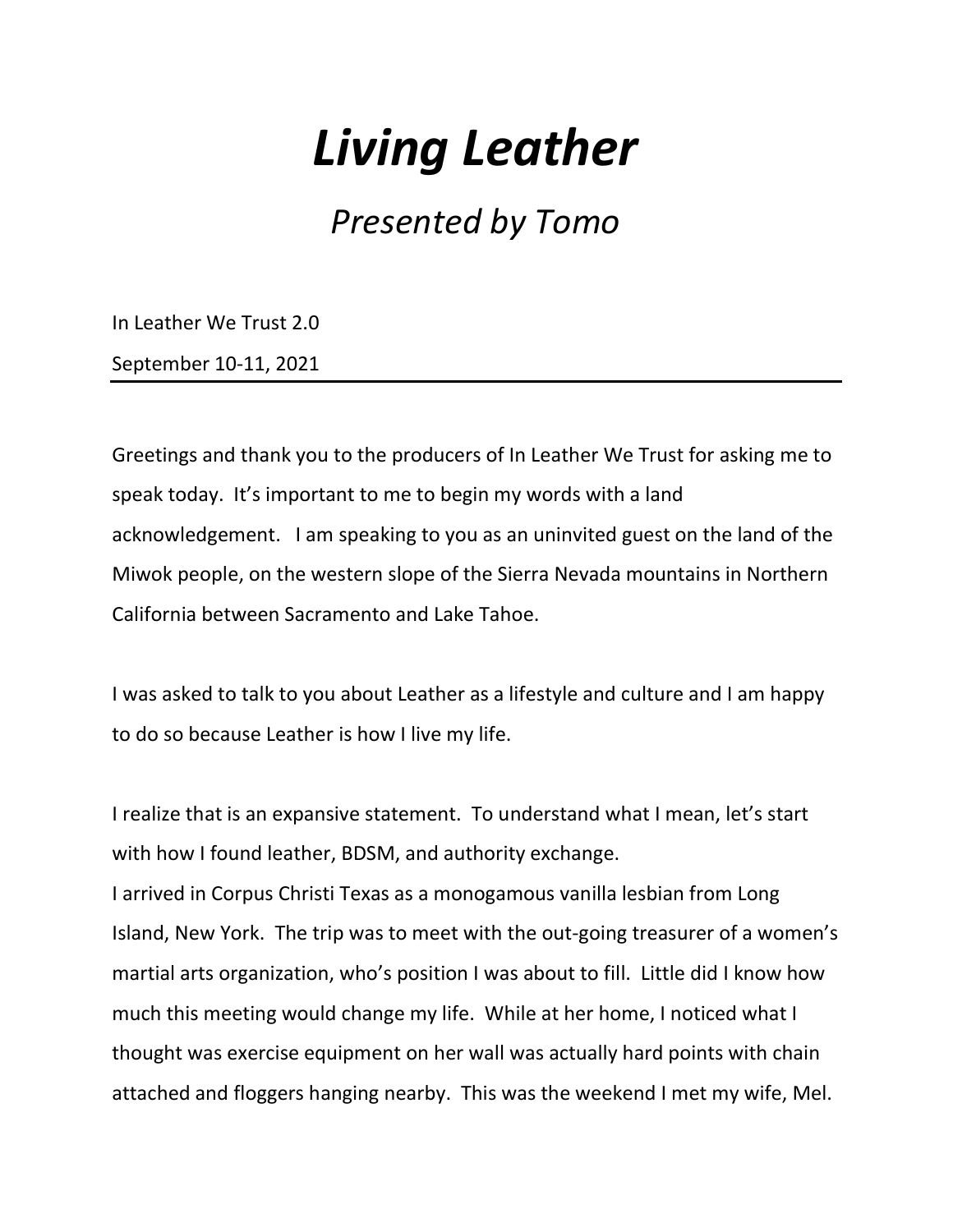That was 26 years ago.

She introduced me to her local leather club, The Corpus Christi Motorcycle Club and the Texas Conference of Clubs. My first leather event was called Sex on the Beach held at their home men's leather bar, the Hidden Door.

Since that time, I've done a few things. I started by finding the leather community in New York through the Lesbian Sex Mafia and The Eulenspiegel Society, among other dungeons and private play parties. I became involved in the Pittsburgh community as well where I was in a relationship with a dominant for 12 years.

Finding uniforms hot and there not being an organization at the time that welcomed women or trans people, along with my wife and 2 friends, I founded the Dyke Uniform Corps. From there, I found the M/s Community, learned about myself as both a Dominant and a slave, and have served my community as an event producer, titleholder, teacher, mentor, keynote speaker and emcee ever since.

Ten years ago, Mel and I left NY and moved to Northern California and live on the side of a mountain in a pine forest… and I continue to do all the things. I feel so lucky in my life to be surrounded with love from Mel, my boy levi, and a year ago, I fell crazy in love with my lover and Dominant, Eleven.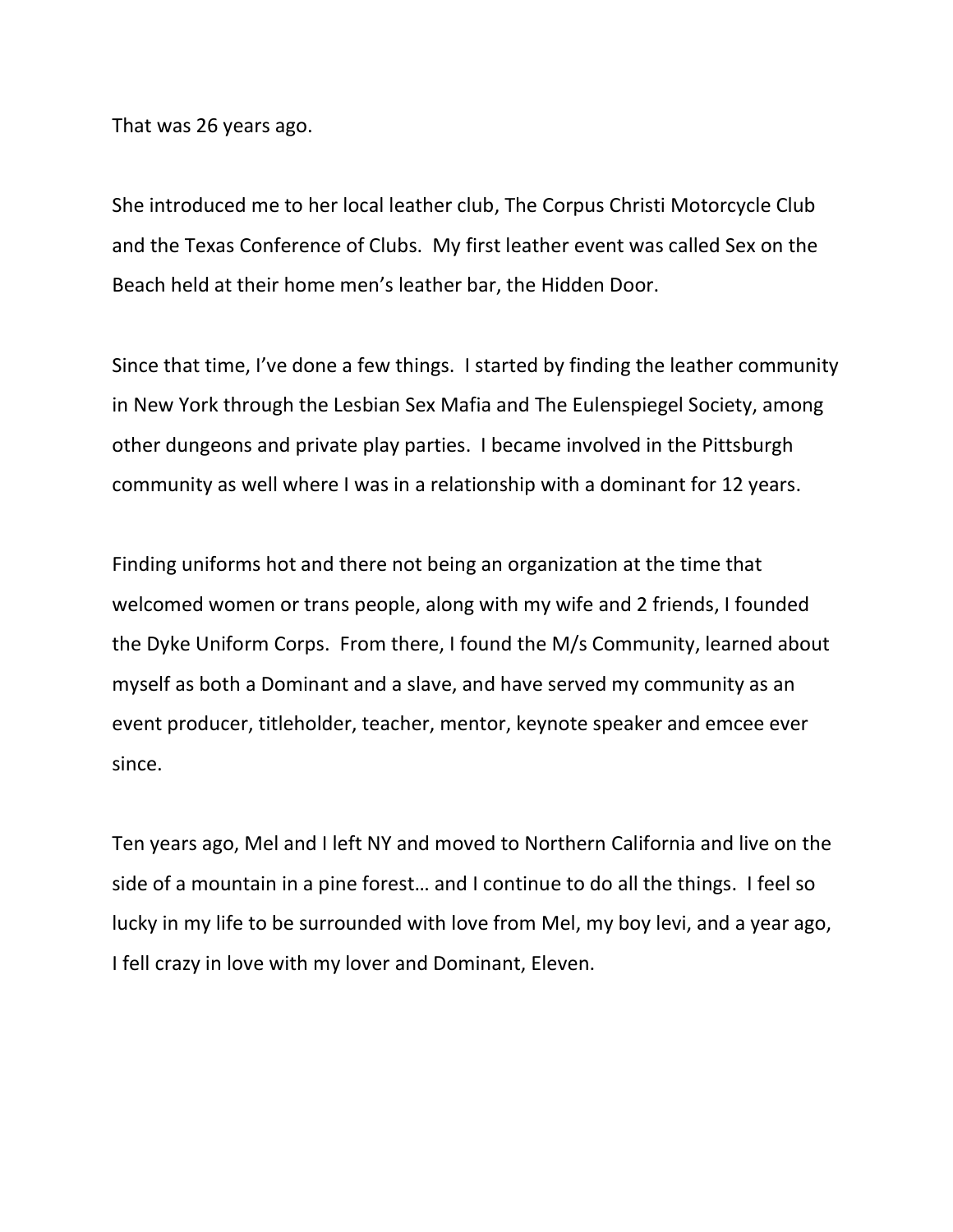When I was asked to offer my thoughts to you about the importance of leather lifestyle and culture, I first spent time thinking about my roots in leather and what has grown from those roots to create what leather as come to mean to me as well as who I am as a leather person.

What IS leather lifestyle and culture?

I can't and won't speak to what leather might mean to you nor will you hear me say what leather should be or what I believe is a universal truth. I do believe there are common beliefs, values, practices and customs in many cultures including leather culture, and also individual variance within. However, I can only speak for myself, my life experience, and how I choose to live.

We've heard the terms leather fetish, wearing leather, earning leathers. I'd like to talk about LIVING LEATHER. Leather is not just a fabric I choose to wear on my body. It is not just sex and play in the dungeon. It is not a just set of protocols such as where to walk or the manner in which I serve my dominant's tea (which btw is critical in my world these days).

Leather is who I am. Leather is the way that I choose to live.

What does that mean to me? As I reflected on this question, I was able to identify several aspects of leather community that are vital to my life.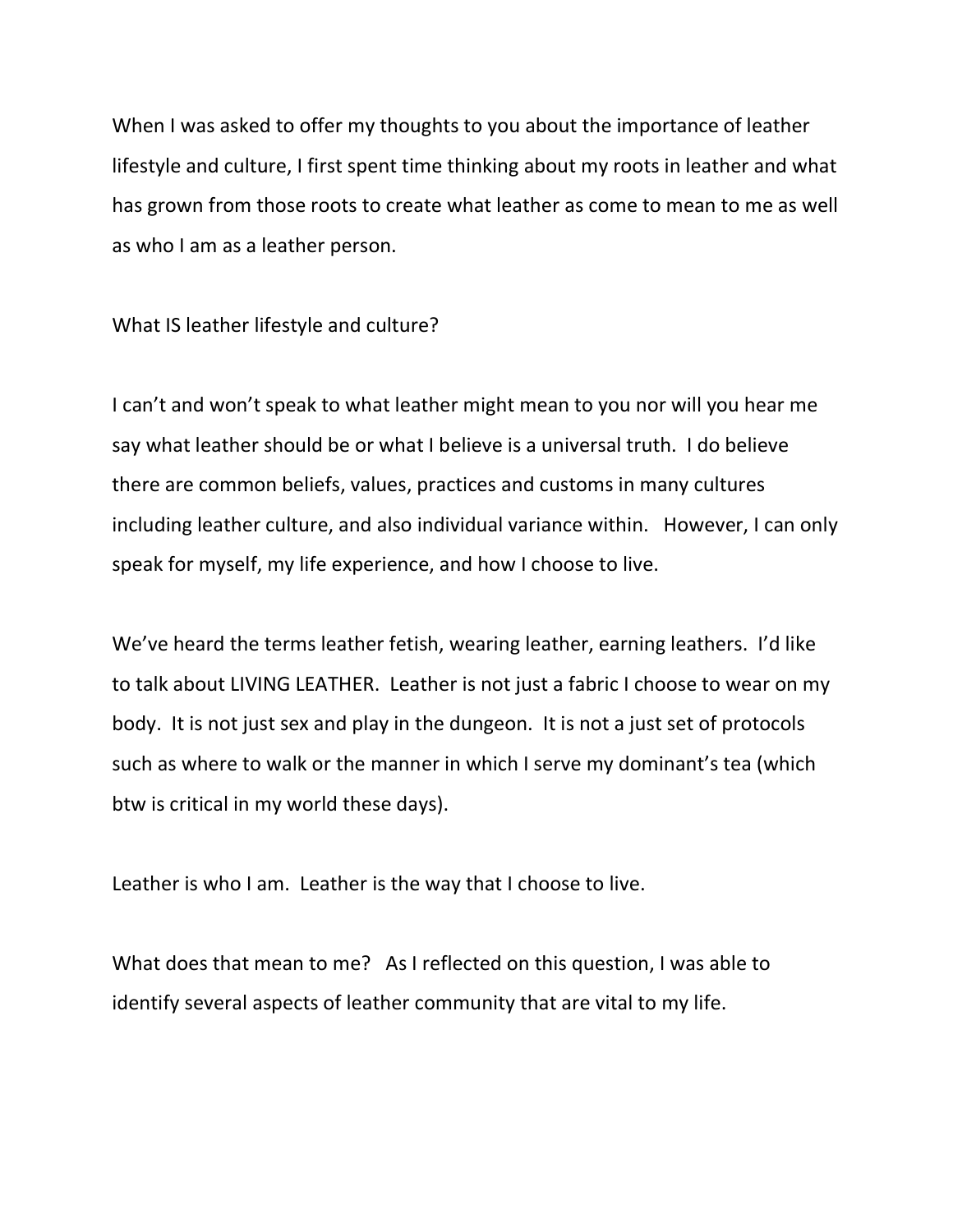## **Service**

The first and probably most important to me when I think about leather community is service.

As you can see from the personal history that I shared, I believe in serving my community. Whether it's to support a friend in the leather community who is in need, donating my time to produce events and create spaces for people to gather, entertain on stage or educate – I lead with giving TO my community without expectation and without keeping score.

It's not that I am a service-oriented person. I am actually much more inspired by control on both sides of the slash. When I think of leather community though, service to each other and service to community is what I believe to be our backbone. it's the foundation, it's the structure,

There is a type of commitment I feel in leatherfolk when we stand beside each other, when we show up in need, to be as strong and resilient as leather is as a fabric. Yet leather needs care. Leather needs cleaning and conditioning. Our community is cared for by the service, support, and love that we provide to each other.

## Authority Exchange

Authority Exchange is the aspect of leather, kink, and BDSM that feeds me most. I realized early on that my kink is in power and the exchange of authority between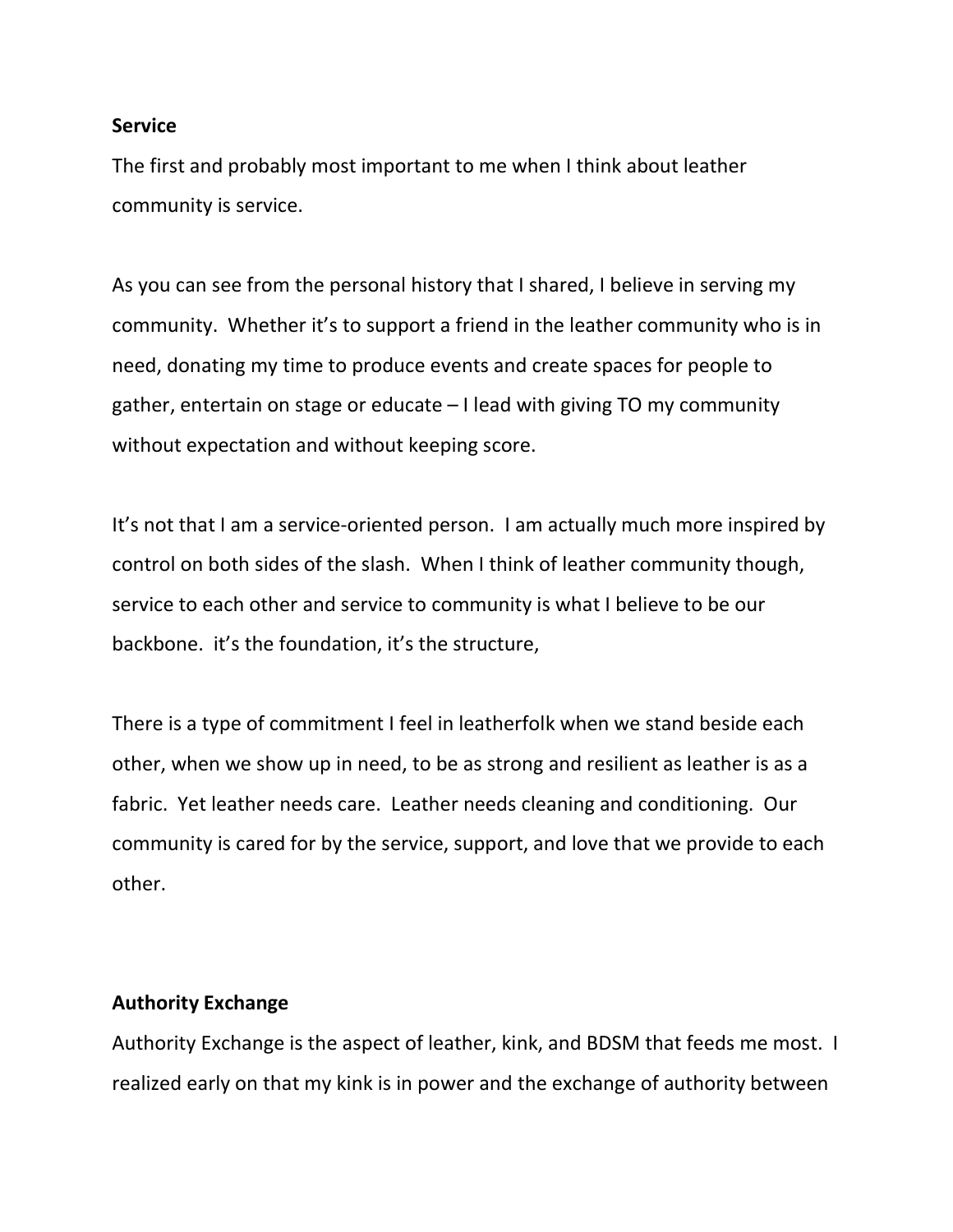humans. It is how I connect. It is how I find sexual pleasure. It is where pain is lives. Dominance and surrender are what fills my heart and inspires my soul. And… it is from both sides of the slash.

The moment when I kneel before my Dominant, my eyes drop, my breath slows and I feel her power and command is both my most peaceful place and my most excited place – all at the same time.

The moment when my boy in tears tells me he needs my pain though he has already taken so much for me.

Those moments are leather.

## Integrity, Accountability and Bearing

I believe in, I value, and I live my life as a leather person with integrity, accountability, and bearing. I don't just talk, I walk this walk. Whether it is an event I am producing, my relationships, conflict resolution, changes in life – all aspects of who I am reflect my values. Integrity means that when I say I will do something, I do it. When I give my word, it is something you can count on.

I hold myself accountable and own my mistakes and in the midst of the storm, I am calm and keep my bearing. Am I perfect… no way. I make plenty of mistakes. We are all imperfect. I believe the key is how you handle yourself during your misstep. I strive to do this well.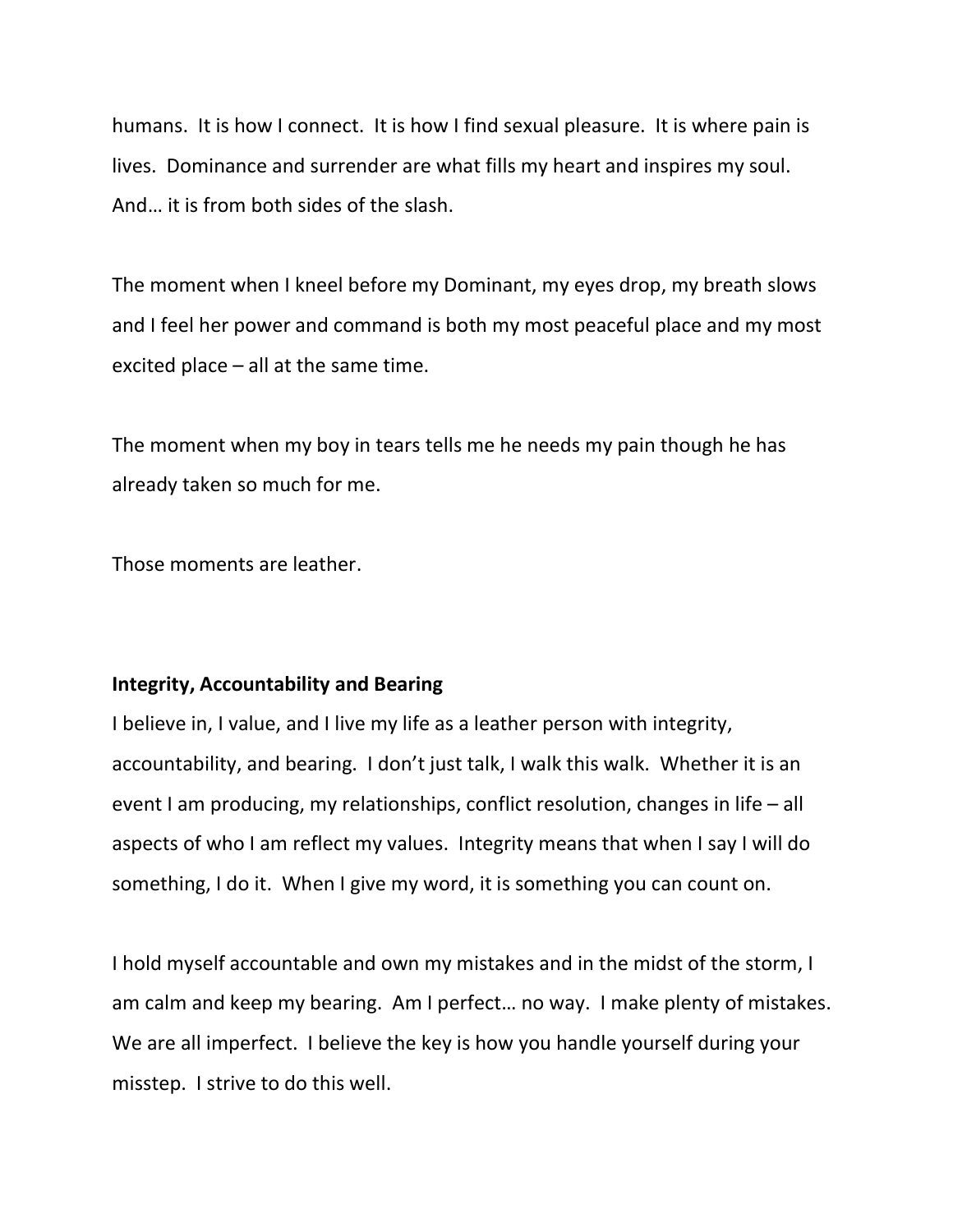I encourage us to engage in our life and in our community with integrity, accountability, and bearing and expect that from each other. You can expect it from me.

# Diversity, Social and Racial Justice

People in our community are hurting. People in our community are oppressed. People in our leather community are silenced and excluded. There are platforms and opportunities that only some have.

My eyes are open and I cannot un-see it.

I will not stand for injustice in our leather community.

I will not be silent.

I am and will continue doing something about it.

I invite you to join me in doing the work in our community for equality,

accessibility and justice.

I accept my responsibility as a leader in this community to take action to promote diversity, accessibility and justice and to speak up when I don't see it.

A word to speaking up though. I believe in CALL-IN not CALL-OUT. I believe in communicating with each other (which mostly involves listening) and finding our way. I want to create change as a community. Is that naïve? Maybe.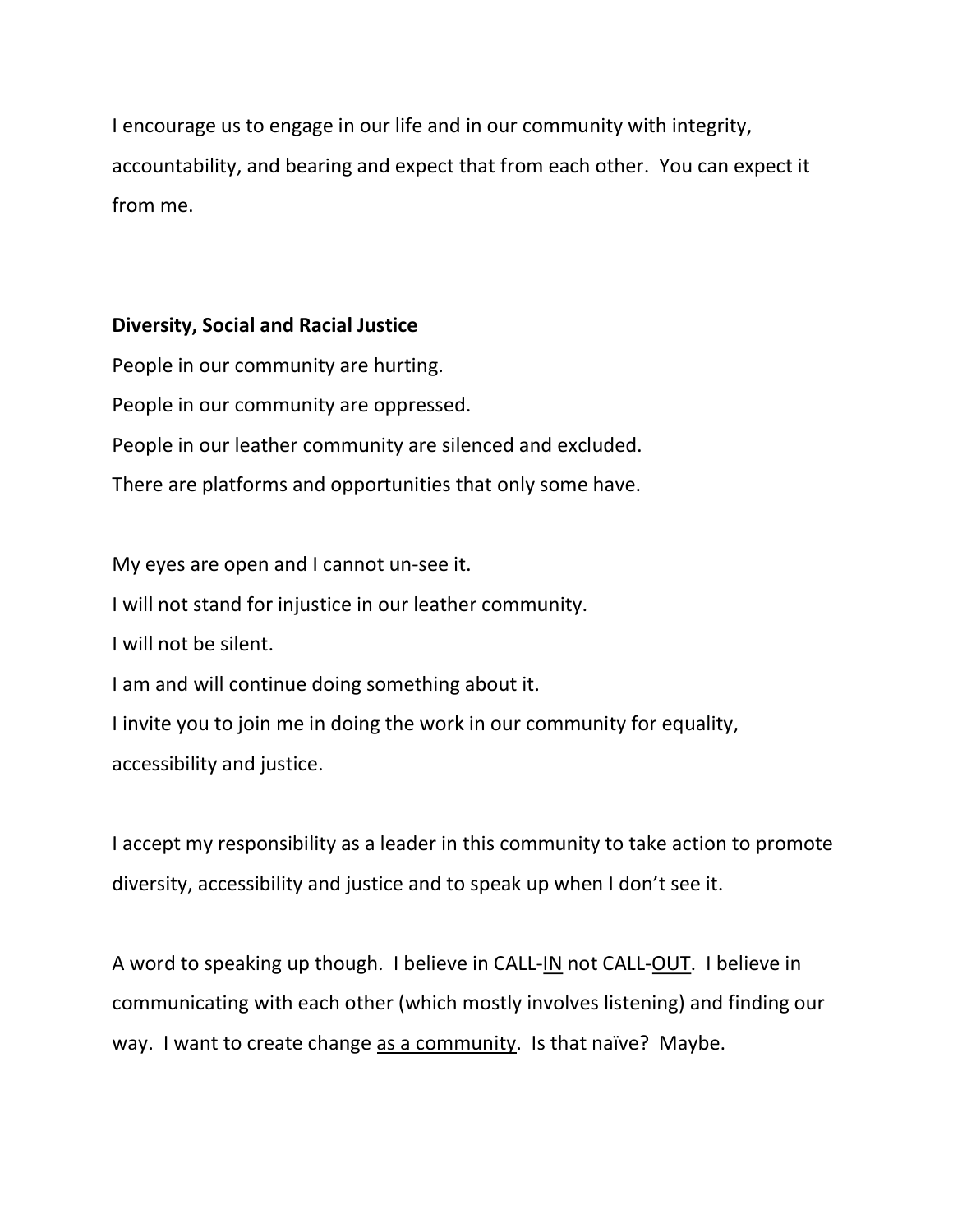Finding solutions that don't include burning down community is how I am driven and how I move in the world. We are in our leather community together, so why wouldn't we try to find solutions… together?

Many of you might not know that for most of my life, ever since childhood, I have listened to the music of John Denver for comfort and inspiration. There are words in his song Eagle and Hawk that speak to me in this moment: "hope for the future and all that we can be and not just what we are". This is what I hope for the leather community and our continued work in Diversity, Accessibility, Social and Racial Justice.

Leather community means to me that we are one, we do the work collectively. We ensure opportunity, voice and empowerment for all, leaving no one in our community behind. Mutually we as a leather community do the work and WE lead the way.

#### Representation.

Leather community is about representation. People often ask why we have contests. As a person who has produced many contests over the years and as a titleholder, I happen to have an answer!

Leather community means that I have representation to be the dirty, greedy, hungry, kinky person that I am. I have all of you to stand next to me and say yes – we can be sexual deviants, yes, this is okay, yes I am okay.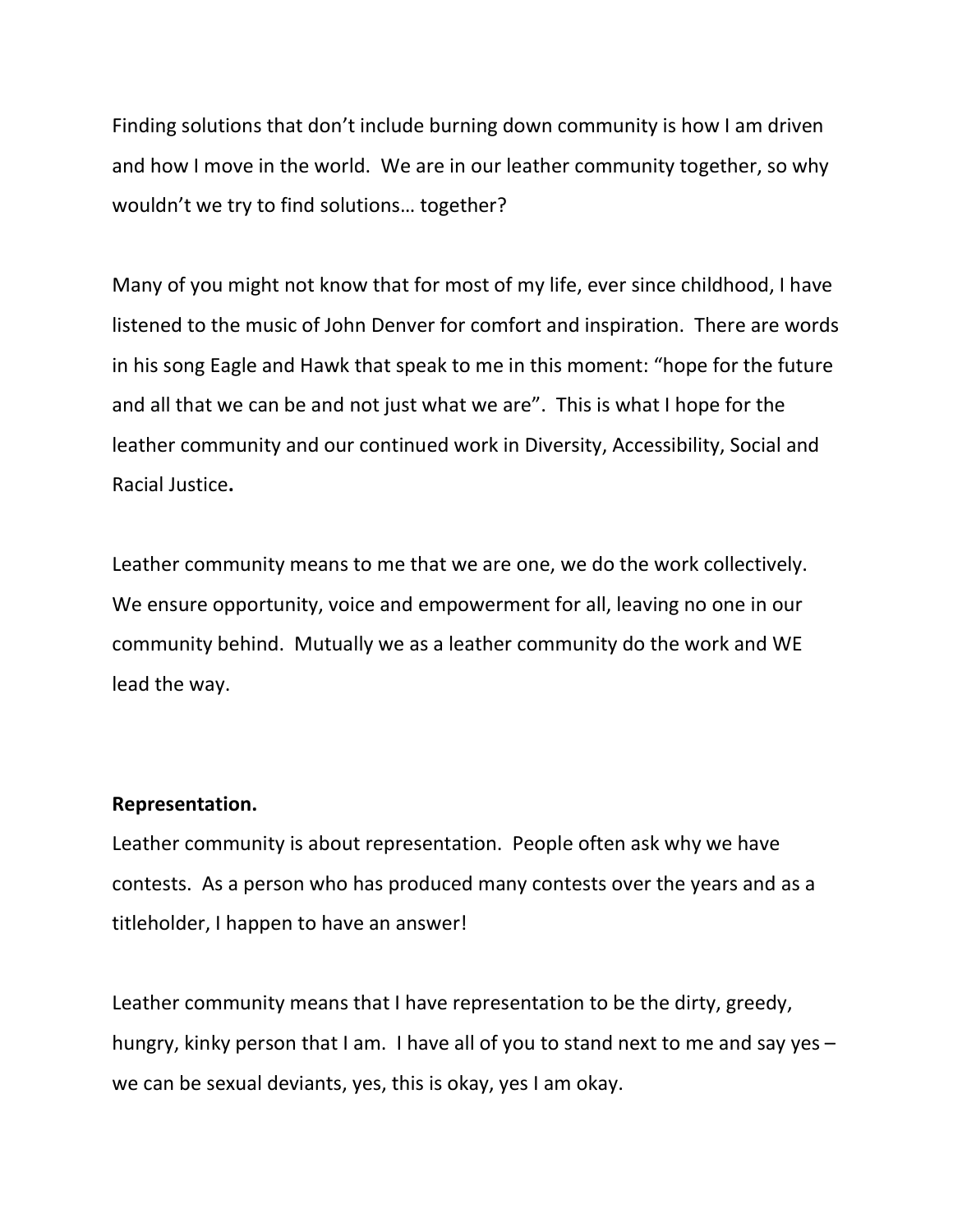People that stand on contest stages, often called beauty pageant contestants, are so much more than that. They put themselves out there publicly, they stand up, they speak out, they are vulnerable, they are brave, and they do it to represent our communities. I value the titleholders, educators, producers, speakers, volunteers, attendees and all who stand up and represent the way we live in leather community.

### **Community**

I've learned a lot about what the word community means in the last year. Last October, I was diagnosed with breast cancer. My family first and foremost held me strong during treatment and recovery.

So did my leather community. They called themselves "Tomo's Leather Army" and let me tell you, I don't know how I would have made it through the hard days without the support I received.

The very last day of chemo, I sat in the chair with the IV in my arm in tears from all the FB messages holding me close, so many pictures of people in leathers sending me strength. I have heard and used the words leather community for many years - but living through that experience, seeing how all of you held me now, I have felt it, I have lived it, and thank you.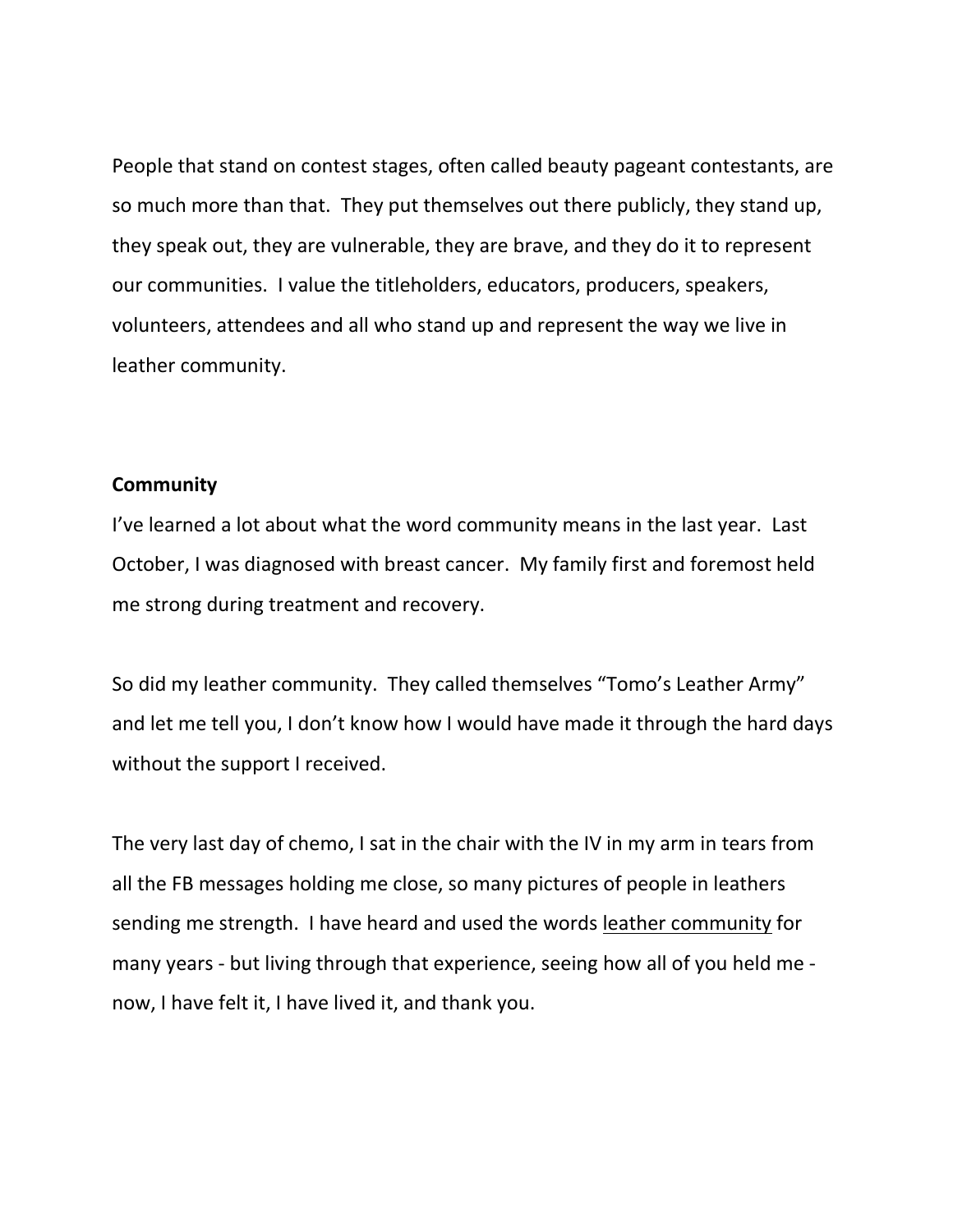## Hot filthy play and sex

I saved the best for last. What does leather mean… let's go back to the raw root of it all – SEX, DIRTY, FLITHY, PAIN, POWER, SURRENDER, HOT.

My life as a leather person has changed a lot in the last 25+ years and I will say, at this point on the ride, I am having some of the hottest BDSM and sex yet!

I felt for a while there like I was an employee of the leather community – just doing the work. Not really participating, not doing it, not enjoying it. Not anymore!

A few weeks ago, we had a party at our ranch and a bunch of queer leather folk gathered in our dungeon. Eleven had my wrists bound to a hard point over my head in the middle of the room and whipped me with her single tail as others were playing at stations all around us. It was intoxicating. Our intimate energy in the center of a circle with spiraling energy from the others playing with us and around us was magic.

In doing all the service, in doing all the work, I have at times lost touch with the magic. Sometimes, I think I need to take a moment and take the stick out of my ass and use it to beat my boy, or hand it to my Dominant and beg her to beat me. While I will continue to do the work in service to my community, I am now focused on being an actual participant, not just a worker.